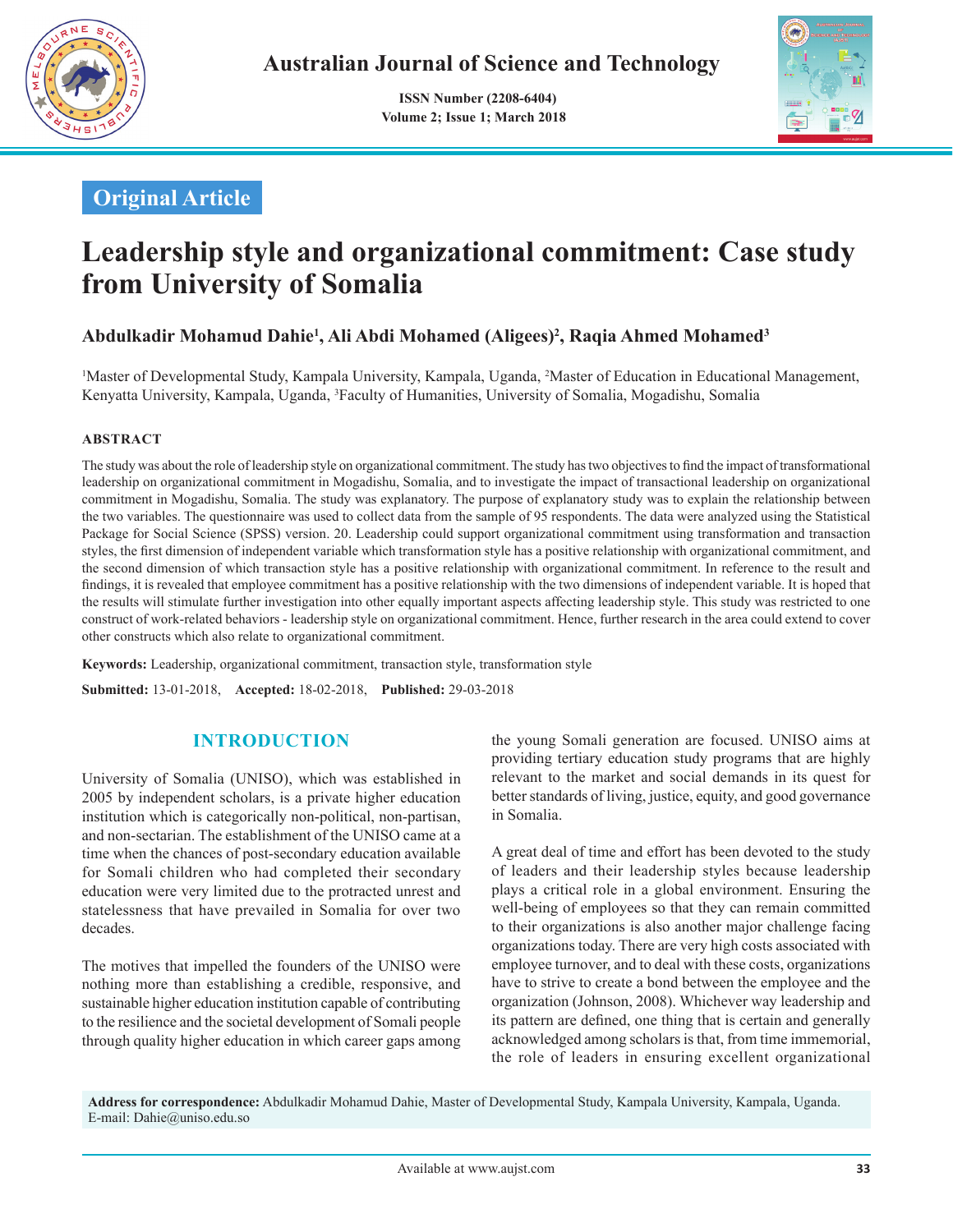performance and workers commitment to work cannot be over emphasized. Those organizations that meet the needs of the employees and help them to become the best that they can be are more likely to have employees who are content and motivated and who in turn can be more committed to the organization .

In Canada, leadership has been always a crucial issue since organizations and companies are permanently in a constant struggle to be increasingly competitive. Leadership is an important function of management which helps to maximize efficiency and to achieve organizational goals. The word leadership has been described in terms of the position, personality, responsibility, influence process, instrument to achieve a goal, and behaviors. Most definitions have a common theme of directing a group toward a goal. Therefore, the leadership can be broadly defined as the relationship between an individual and a group built around some common interest wherein the group behaves in a manner directed or determined by the leader. Leaders can influence the behavior of their followers through the use of different styles, or approaches, to manage others. For the past three decades, a pair of predominant leadership styles (transactional and transformational leadership) has received a significant amount of attention.

On the other hand, employee commitment has long been a topic of interest to organizational researchers. One of the main reasons for its popularity is that organizations have continued to find and sustain competitive advantage through teams of committed employees. Many researchers found that an organization's success is determined, in part, by having a high degree of organizational commitment. Organizational commitment has attracted considerable attention in theory and research because of its attempt to understand and clarify the intensity and stability of employee dedication to work organizations. Research literature states that organizational commitment is defined as a subordinate's identification with the mission, goals, and vision of the organization. According to Eisenberg *et al.* (1983), organizational commitment has been defined in a variety of ways.

In Africa, the Kenyan government forms state corporations to meet both commercial and social goals. These corporations are very important to the Kenyan economy as they provide essential products and services to Kenyans and also offer employment to many people. State corporations in Kenya as is the case in most African countries have been faced with a myriad of challenges. There are a number of problem indicators which include absenteeism from work, lateness, corruption, theft, a high rate of complaints, low quality work output, and high turn-over of professional staff. Some public servants do not attend to customers efficiently as it is still possible to find long queues of people waiting to be served while there is no one in the office. Miring'u (2011) also notes that state corporations face challenges of mismanagement, bureaucracy, wastage, incompetence, and irresponsibility by directors and employees. All the stated problems are an indication of lack of commitment and also leadership issues. 

Leadership is complex because it is studied in different ways that entail different definitions. In this case, it can be defined as the process of a leader communicating ideas, gaining acceptance of the vision, and motivating followers to support and implement the ideas through others. A leader always has the ability to influence others and may not necessarily be a manager, whereas another person can possess leadership qualities and also be a manager. Employee commitment is the psychological attachment and the resulting loyalty of an employee to an organization. 

Leadership is one of the world's oldest and most topical issues. The importance of good leadership in producing what is required of an organization is accepted unquestionably, from corporate enterprises to educational institutions. Its key role within the changing education systems of different countries has acknowledged over the past decade or so. Leadership is believed to exist in at every level throughout an organization and usually includes management tasks. Leadership has been given different definitions by different authors. Kotter (1988) views it as the process of influencing people to strive willingly to achieve goals .

#### **Transformational Leadership**

It anticipates future trends, inspires to understand and embrace new possibilities, and builds the organization into a community of challenged and rewarded learners. The leaders develop strong emotional bonds with their followers and they possess good visioning and management skills. This leadership style has four components which are described by Bodla and Nawaz, 2010 and Robbins, 2005.

#### **Idealized Influence**

Leaders act in such a way that they can be perceived as role models by the people they lead.

#### **Inspirational Motivation (IM)**

These leaders arouse the team spirit and show enthusiasm and optimism.

#### **Intellectual Stimulation**

The transformational leaders stimulate their followers to be creative and innovative by creating an environment, in which they are forced to think about old problems in new ways.

#### **Individualized Consideration**

The leaders act as mentors and coaches. Two-way communications are regular and differences are accepted.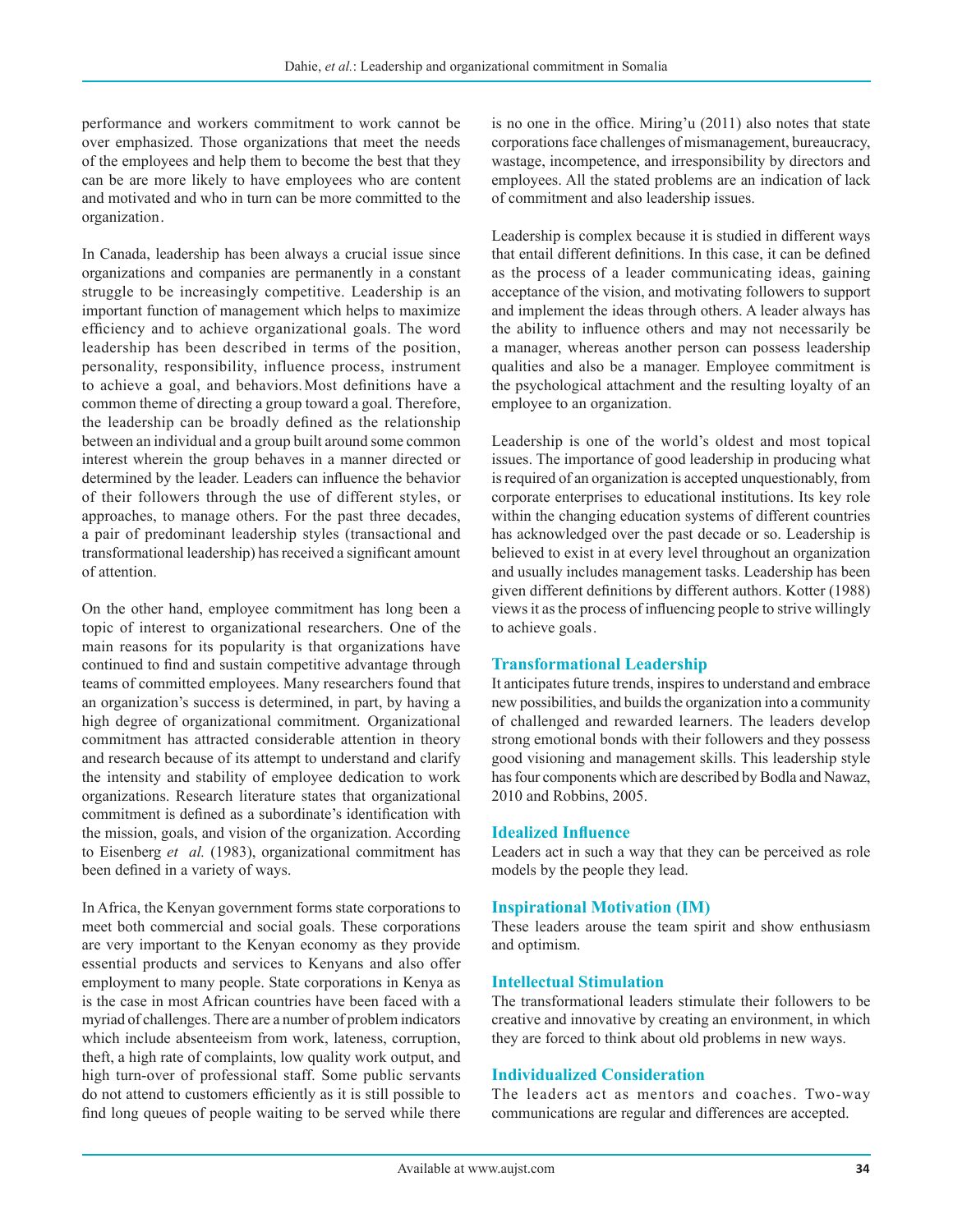#### **Transactional Leadership**

It motivates and directs followers by appealing to their own self-interest. The focus is on basic management processes such as controlling, organizing, and short-term planning. An exchange takes place between leaders and followers to achieve the desired performance.

#### **Contingent Reward (CR)**

Leaders explain their expectations, provide the needed resources, set shared goals, and link them to various rewards for doing well.

#### **Management by Exception Active**

Here, leaders specify rules and standards. Furthermore, they observe the work of the employees, watch for deviations, and take corrective actions when mistakes or errors occur.

#### **Management by Exception Passive**

Leaders do not intervene until problems occur; they wait for things to go wrong before they take action.

## **LITERATURE REVIEW**

This study is to examine leadership styles and employees' organizational commitment in the Malaysia context. Two types of leadership styles, namely, transformational and transactional leadership styles have been chosen as focus of research to investigate the impact on organizational commitment. This is imperative to ensure the successful management of employees and also to improve productivity and achievements of an organization. The method of this study focuses on manufacturing employees in Malaysia as a population of interest. This study to measure the three dimensions of organizational commitment, namely, affective commitment, continuance commitment, and normative commitment because of the conceptual consistency underlying the definitions that were used in its development and also it was proven to have adequate psychometric properties. A total of 200 questionnaires were distributed. Data were collected through survey questionnaires from subordinates comprising working executives who are currently reporting to lower and middlelevel managers. However, only 158 subordinates responded to the survey. The results of the study have indicated that several dimensions of transactional and transformational leadership have a positive relationship with organizational commitment, but the impacts are stronger for transactional leadership style. Implications of the findings, potential limitations of the study, and directions for future research are suggested that the present study has exhibited that transformational leaders have a more significant and stronger relationship with organizational commitment.

Another study determined the relationship between the transformational and transactional leadership styles (as measured by the Multifactor Leadership Questionnaire [MLQ] 5X) and organizational commitment (as measured by the Organizational Commitment Questionnaire [OCQ]) in the coal mining industry at a specific site in Phola. The method of this study is a quantitative, cross-sectional survey design with random sampling  $(n = 88)$  which was used to collect the necessary data. Both instruments showed acceptable internal consistencies. The study found significant relationships which were found between two variables: Organizational commitment (for the purposes of this article, this refers to affective commitment) and leadership styles (transactional and transformational). The study contributes ,managers and human resource practitioners will benefit from the knowledge gained by the study. Line managers should practice transformational leadership to improve commitment, engagement, and satisfaction among their subordinates. The findings of this research add to the body of existing knowledge on transformational leadership and commitment. Valuable insights have been gained on the appropriate leadership style needed to improve commitment in a demanding and underresearched context, namelym the coal mining industry in Phola, Mpumalanga.<sup>[1]</sup>

A study investigated the relationship between transformational, transactional leadership style, and their dimensions on the organizational commitment among Nigerian banks employees. The targeted population consisted of all employees in banks in Ibadan. The sample was made up of 80 employees from 10 banks randomly selected. The instrument used for the study was tagged MLQ and OCQ. Correlation coefficient and multiple regressions were used to analyze the data. The results of the study showed that there is a positive relationship between transformational, transactional leadership, and organizational commitment. Results also revealed that the impact of transactional leadership styles on the commitment of banking employees in Nigeria are more effective than the transformational style. Therefore, this style of leadership is not significantly inducing employees' commitment. However, the results of the study showed that the impact of transactional leadership styles on the commitment of banking employees in Nigeria is more effective than the transformational style. The study recommended that since the transactional leadership is based on CR and punishment behavior, therefore, managers should positively reward the employees with praise or recognition when they perform at or above expectations. Similarly, the negative rewarding approach should also be used in the form of correction, coercion, criticism, and/or other forms of punishment, when performance is below the expected standard.<sup>[2]</sup>

Another study was carried out to examine the effect of leadership and organizational culture on organizational commitment in the context of Malaysian Islamic banking service sector. The method of this study is questionnaire survey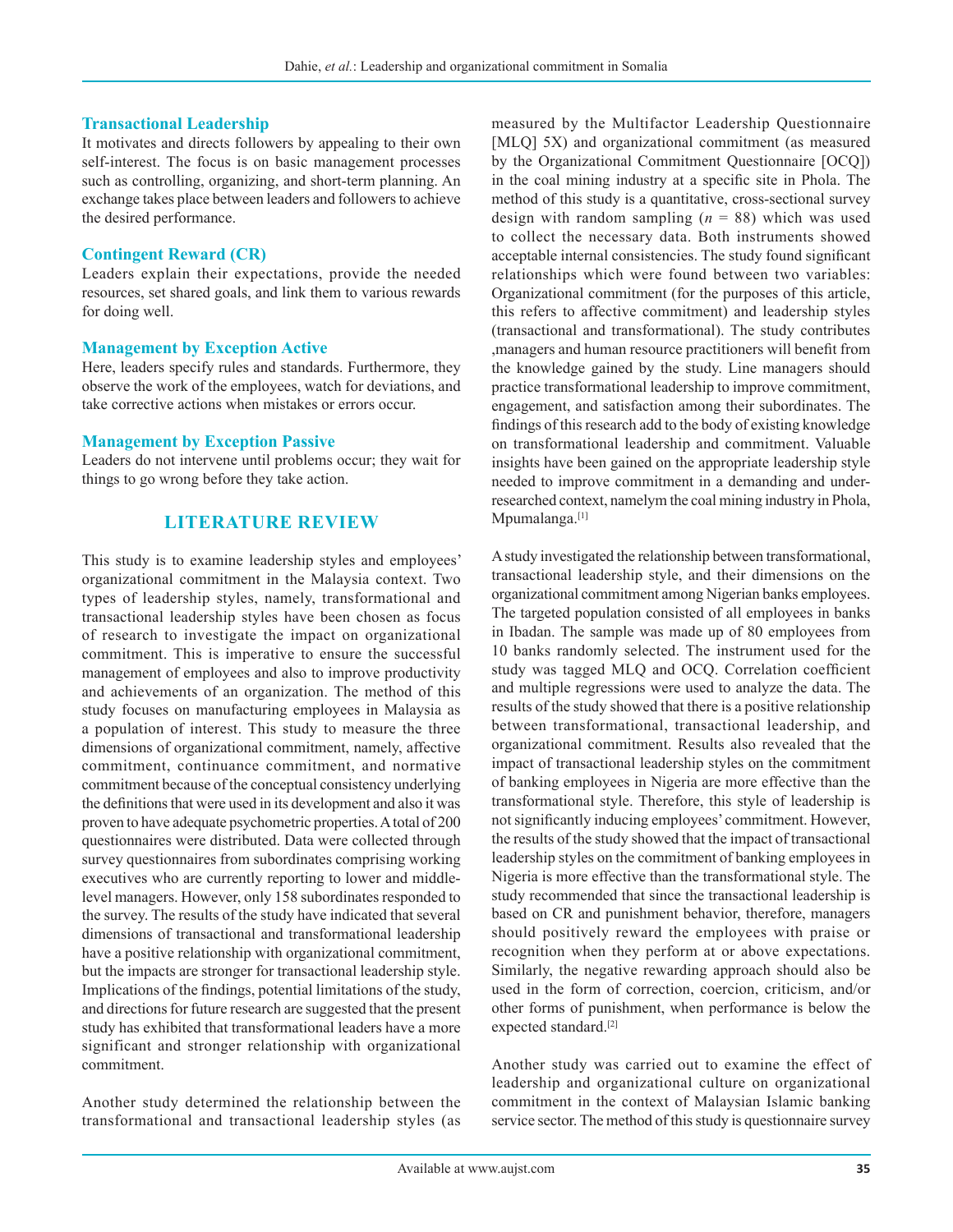which was conducted among 250 employees of an Islamic bank to collect the data which yielded 200 valid responses. The data were analyzed using SPSS software version 19.0. Linear and nultiple regression and SOBEL test were used in testing the research hypotheses. The results reveal that leadership and organizational culture significantly affect organizational commitment. Moreover, leadership plays a significant role in enhancing organizational culture. On the other hand, organizational culture mediates the relationship between leadership and organizational commitment. It implies that leadership style, organizational culture, and organizational commitment all play a key role in the context of Malaysian Islamic Banking industry. This study contributes significantly to practise managers who plan to develop and improve their existing working structures. These results propose a number of vital managerial inferences. To create organizational commitment, an organization needs to have good quality leaders. Any big organizations comprise of great leaders and leadership which is one of the important skills needed to sustain superior.<sup>[3]</sup>

This study is to examine separately the effects of leadership style and locus of control on organizational commitment. However, researchers have not yet directly measured the relationship between leadership style and organizational commitment as moderated by follower's locus of control. The study was employed a quantitative methodology, using self-administered surveys comprised of the organization commitment questionnaire, the locus of control questionnaire, and the initiating structure and supervisor consideration sections of Leader Behavior Description Questionnaire, to test the proposed hypotheses. It presented unique opportunities to collect responses from a wide variety of individuals across a wide swath of organizations, demographics, and employee status and tenure. Participant confidentiality was assured by only collecting cursory demographic and employment status information. The findings did not support the proposed hypotheses but did support the previous research that suggests that separately leader style and locus of Control is important drivers of organizational commitment. The results of this study support previous research  that suggests that follower attitudes and personality traits have significant impacts on their commitment to the organization. In this study, locus of control was shown to be a significant contributor to followers' organizational commitment. While the results did not support the hypotheses which proposed the moderating effect of locus of control on the relationship between leader style and organizational commitment, it does suggest that the followers' disposition deserves adequate attention by leaders.[4]

The same study conducted is to seek the relationship between leadership styles and organizational commitment among Nigerian public university lecturers. Survey research design was employed to collect data from 151 Nigerian public university lecturers currently undergoing their postgraduate studies in selected Malaysian universities. The study established that the leadership styles of top management in Nigerian universities influence organizational commitment among the lecturers. It is hope that the findings of the study will be a guide for the relevant authorities in Nigeria in drafting policies in the universities. This study offers additional insight into how transformational and transactional leadership predict organizational commitment among university lecturers in Nigeria. Furthermore, the pattern of scores obtained from this data suggests that some lecturers perceived their immediate supervisors as not exhibiting the IM behavior levels of transformational leadership behaviors and it was found to be the less important contributor variable. The key element in IM is motivating followers by raising their consciousness on organizational mission and vision. Leaders that are rated high on IM are found to communicate the vision of the organization using gesture and symbols. In addition, IM included engendering trust, inspiring a shared vision, generating enthusiasm, encouraging creativity, and providing coaching this was found to be lacking among the top management in Nigerian universities. Future research will look into the influence of leadership styles on different types of organizational commitment (affective, continuous, and normative) in public universities. In addition, research will also look into sociodemographic factors that explain leadership behaviors among top management in the universities.<sup>[5]</sup>

This study investigate the impact of the leader's gender (femininity and masculinity) on transformational leadership and the follower's organizational commitment (affective, continuance, and normative). The sample consisted of 84 managers of a manufacturing company in eastern India. Participants were randomly assigned to the conditions. The study showed that transformational leadership enhances continuance commitment only when the leader is androgynous and that transformational leadership enhances affective commitment only for the masculine leader. Further, the findings of our study show that transformational leadership enhances continuance commitment only when the leader is androgynous and that transformational leadership enhances affective commitment only for the masculine leader. The managerial and organizational implications of the findings are discussed in this paper. This study aimed to extend this body of work, by examining the impact of gender attributes on transformational leadership and organizational commitment. The results indicate that an androgynous style of leadership has a positive impact on the follower's continuance commitment and that transformational leadership enhances continuance commitment only when the leader is androgynous.[6]

Another study examined the effects of participative leadership and organizational commitment. The study data were collected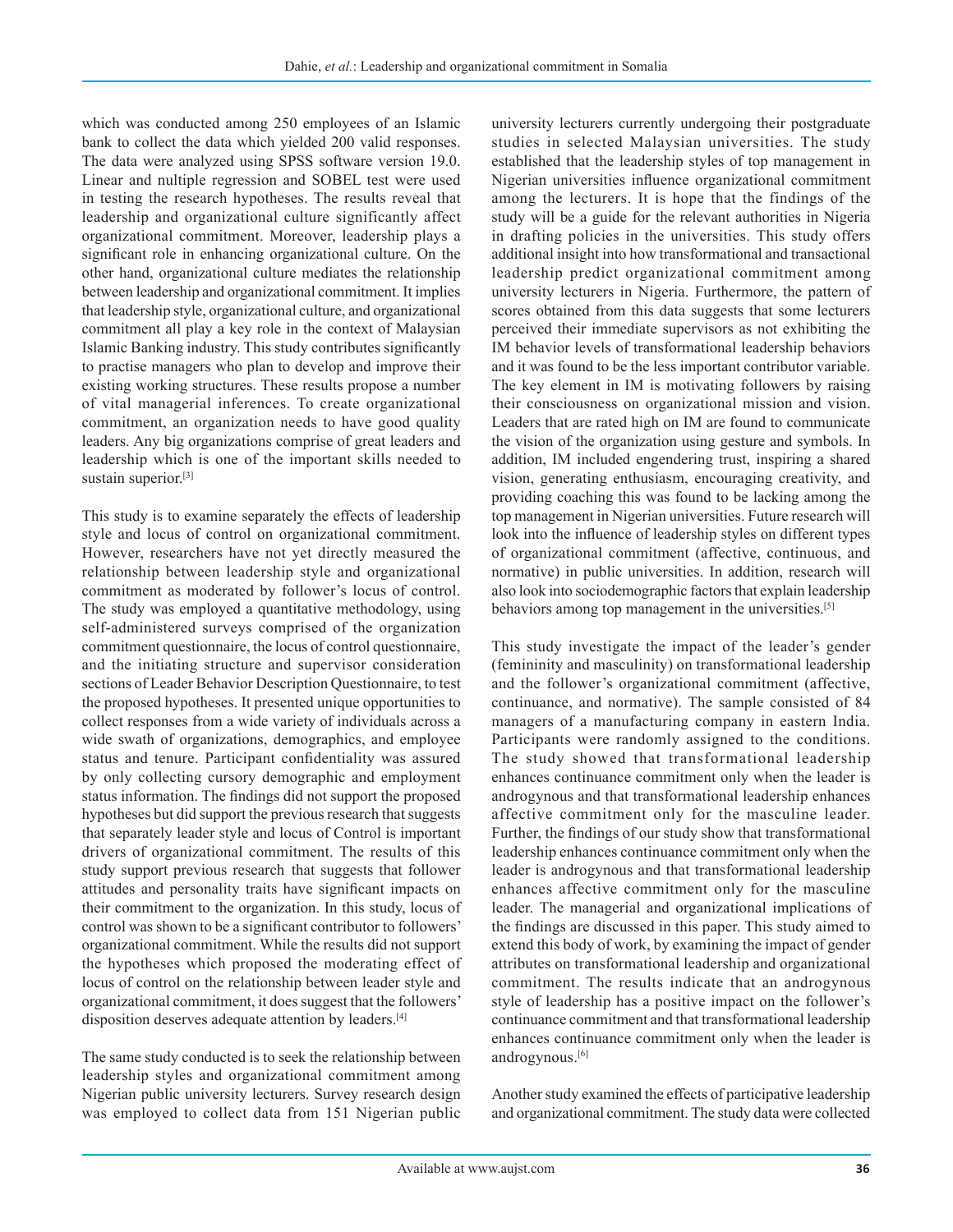from a sample of 70 bank clerks in Alice and King Williams town using participative leadership questionnaire. The result indicated that participative leadership has different effects among two gender groups and it has positive effects on organizational commitment.[7]

The same study explored the relationship between principals' leadership style, organizational commitment, and job satisfaction. A quantitative questionnaire using Likert-type scales was administered to 357 high school teachers and principals in Tehran, Iran. The study samples were selected through stratified sampling technique. The data were tested for reliability and results presented based on the study objectives. The results revealed positive and significant relationships between leadership style, organizational commitment, and job satisfaction. This study also clarifies the relationship between job satisfaction and commitment and highlights the crucial role of leadership style in teachers' job satisfaction and commitment. Hence, the school principals should select the best leadership style according to the organizational culture and employees' capacity. Implications of the study are discussed in relation to managers and principals, as well as to policymakers at the educational level.[8]

The researchers have generated the following conceptual framework after reviewing several literatures.

# **CONCEPTUAL FRAMEWORK**

Good leadership style has great influence on organizational commitment, which includes principles' organizational strategy, quality improvement measures, and skills. The conceptual framework for this study is useful various ways, and thus, following hypothesis is generated from the discussion of the literature.

- $H<sub>1</sub>$ : There is a significant relationship between transformational leadership and organizational commitment at UNISO in Mogadishu-Somalia.
- $H_2$ : There is a significant relationship between transactional leadership and organizational commitment at UNISO in Mogadishu-Somalia.

## **METHODOLOGY**

This study was conducted through case study method to examine the role of leadership style on organizational commitment at UNISO in Mogadishu-Somalia. The study utilized regression and correlation analysis to answer the research objectives and to test the research hypothesis. The researchers utilized convenient sampling to collect 95 from full-time lecturers. These respondents were provided a questionnaire with three main construct which measuring transformation style, transaction style, and organizational commitment. The researchers' utilized Cronbach's alpha to investigate the internal consistency of the questionnaires collected from the respondents. All variables of the study gained high inside reliability as shown in Table 1, and this allows to make further analysis and discussion.

## **DATA ANALYSIS AND DISCUSSION**

#### **Demographic Profile**

According to the gender respondents, 96.8% were male while 3.2% was female. 67.0% of the respondent's age was between 20 and 30 years old, 28.0% was between 31 and 40 years, 2.0% was between 41 and 50 years, while 3.0% were above 51 years. In terms of the marital status of the respondents, 54.0% were married while 46.0% were single. In terms of educational background, 4.0% were secondary level, 20.0% of the respondents had diploma certificate, 66.0% of the respondents were bachelor degree, and 34.0% were master degree level [Table 2].

#### **Correlation Analyse between the Two Variables**

Table 3 summarizes the correlation analyse among the variables. This study has two main objectives. The first objective of this study was to identify the relationship between transformation style and organizational commitment. The result indicated that there is a positive relation between transformation style and organizational commitment ( $r = 0.570$  and  $P > 0.05$ ). The second objective of this study was to examine the relationship between transaction style and organizational commitment. The result showed positive relationship ( $r = 0.260$  and  $P > 0.05$ ). In general, this study found that there is a good positive relationship that is between the two dimension of independent variable and dependent variable.

#### **Regression Analysis**

This study investigated the role of leadership style on organizational commitment at UNISO in Mogadishu-Somalia. Two hypotheses were developed after reviewing the literature, to test the research, hypotheses were employed the linear regression analysis. The researchers checked regression hypothesis before taking place to further analysis. The dependent variable which is organizational commitment was normally distributed across all independent variable. Two hypotheses were developed after reviewing the existing literature:  $H_1$  confirmed that there is a positive relationship between transformation style and organizational commitment at UNISO. H<sub>2</sub> asserted that there is a positive relationship between transaction style and organizational commitment at UNISO in Mogadishu, Somalia [Table 4].

#### **Table 1: Reliability test**

| <b>Variables</b>          | <b>Items</b> | Cronbach's alpha |
|---------------------------|--------------|------------------|
| Transformation style      |              | 0.790            |
| Transaction style         | C.           | 0.770            |
| Organizational commitment |              | 0.765            |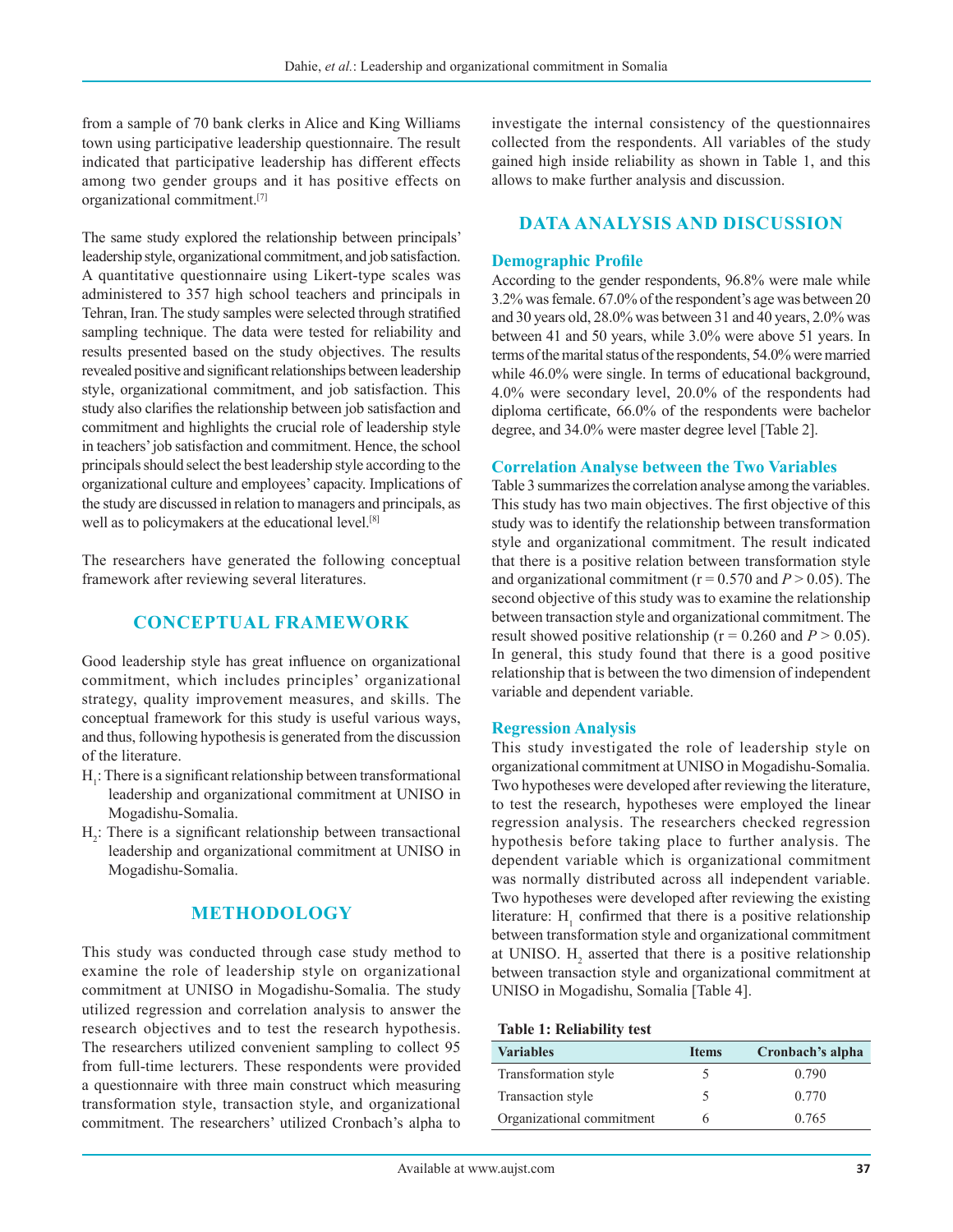# **CONCLUSION AND RECOMMENDATION**

This section explains the conclusion of the research of leadership style and organizational commitment. Leadership is measured in terms of transformation and transaction style. This calls for the improvement of leadership style on organizational commitment. Given the consistent interaction between the dimensions of leadership style, the findings suggested that

| Table 2: Demographic of the respondents |  |  |  |
|-----------------------------------------|--|--|--|
|-----------------------------------------|--|--|--|

| <b>Variables</b>                        | Frequency $(\% )$ |
|-----------------------------------------|-------------------|
| Gender                                  |                   |
| Male                                    | 92 (96.8)         |
| Female                                  | 3(3.2)            |
| Total                                   | 95 (100.0)        |
| Age (year)                              |                   |
| $20 - 30$                               | 67(67.0)          |
| $31 - 40$                               | 23(28.0)          |
| $41 - 50$                               | 2(2.0)            |
| 51 and above                            | 3(3.0)            |
| Total                                   | 95 (100.0)        |
| Marital status                          |                   |
| Single                                  | 42 (46.0)         |
| Married                                 | 53 (54.0)         |
| Total                                   | 95 (100.0)        |
| Education background of the respondents |                   |
| Bachelor degree                         | 66 (66.0)         |
| Master degree                           | 29(34.0)          |
| Total                                   | 95 (100.0)        |

## **Table 3: Correlations analyse between the variables**

leadership could support organizational commitment using transformation and transaction styles, the first dimension of independent variable which transformation style has a positive relationship with organizational commitment, and the second dimension of which transaction style has positive relationship with organizational commitment. In reference to the result and findings, it is revealed that organizational commitment has a positive relationship with the two dimensions of independent variable.

There are no doubts about the significant role of leadership style on organizational commitment. Thus, the results of this study have some relevance on leadership training, policymakers for educational institutions. The following recommendation can be made based on the findings of the study, to promote commitment. Somali University managers should create open and friendly climate in their institutions, in which lecturers can freely express and share their opinions and collaborations on important decisions. This will reduce stress and increase lecturers' activity. For university managers, to function in the most effective way, it is recommended that managers must avail themselves to improve organizational commitment.[8]

It is hoped that the results will stimulate further investigation into other equally important aspects affecting leadership style. This study was restricted to one construct of work-related behaviors - leadership style on organizational commitment [Figure 1]. Hence, further research in the area could extend to cover other constructs which also relate to employee commitment.

Much more research is needed at educational institutions. It could be replicated in different categories of tertiary education. Further studies could also be conducted using

| Table 5. Correlations analyse between the variables |                       |                    |                                  |
|-----------------------------------------------------|-----------------------|--------------------|----------------------------------|
|                                                     | <b>Transformation</b> | <b>Transaction</b> | <b>Organizational commitment</b> |
| Transformation                                      |                       |                    |                                  |
| Pearson correlation                                 | <sup>1</sup>          | $0.240*$           | $0.570**$                        |
| Significant (two-tailed)                            |                       | 0.019              | 0.000                            |
| N                                                   | 95                    | 95                 | 95                               |
| Transaction                                         |                       |                    |                                  |
| Pearson correlation                                 | $0.240*$              |                    | $0.260*$                         |
| Significant (two-tailed)                            | 0.019                 |                    | 0.011                            |
| N                                                   | 95                    | 95                 | 95                               |
| Organizational                                      |                       |                    |                                  |
| Commitment                                          |                       |                    |                                  |
| Pearson correlation                                 | $0.570**$             | $0.260*$           |                                  |
| Significant (two-tailed)                            | 0.000                 | 0.011              |                                  |
| N                                                   | 95                    | 95                 | 95                               |

\*Correlation is significant at the 0.05 level (two‑tailed), \*\*Correlation is significant at the 0.01 level (two‑tailed)